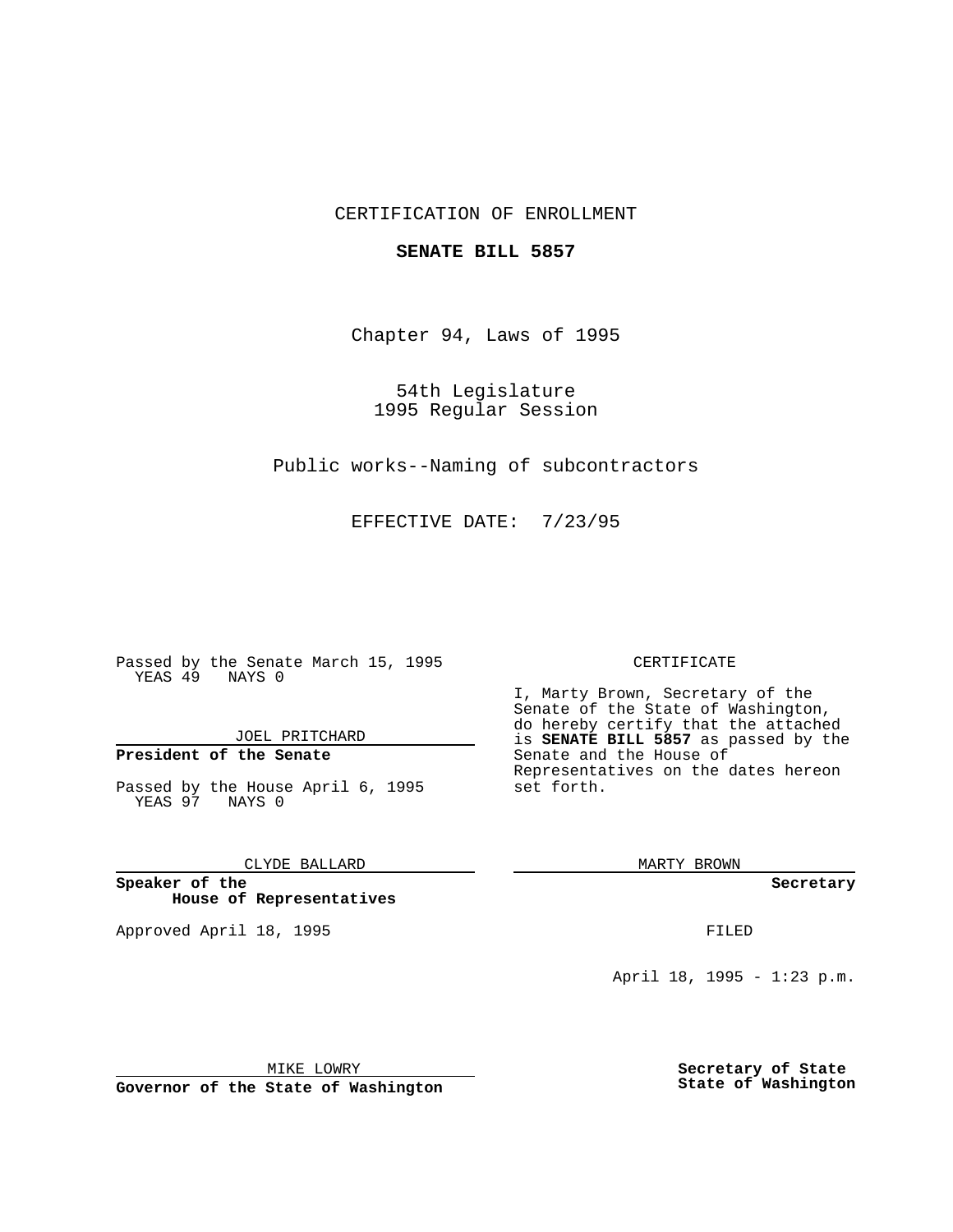# **SENATE BILL 5857** \_\_\_\_\_\_\_\_\_\_\_\_\_\_\_\_\_\_\_\_\_\_\_\_\_\_\_\_\_\_\_\_\_\_\_\_\_\_\_\_\_\_\_\_\_\_\_

\_\_\_\_\_\_\_\_\_\_\_\_\_\_\_\_\_\_\_\_\_\_\_\_\_\_\_\_\_\_\_\_\_\_\_\_\_\_\_\_\_\_\_\_\_\_\_

Passed Legislature - 1995 Regular Session

### **State of Washington 54th Legislature 1995 Regular Session**

**By** Senators Morton, Pelz, Heavey, McCaslin, Fraser, Moyer, Hochstatter, Deccio, Palmer and Schow

Read first time 02/09/95. Referred to Committee on Government Operations.

1 AN ACT Relating to public works subletting and subcontracting; and 2 amending RCW 39.30.060.

3 BE IT ENACTED BY THE LEGISLATURE OF THE STATE OF WASHINGTON:

4 **Sec. 1.** RCW 39.30.060 and 1994 c 91 s 1 are each amended to read 5 as follows:

 Every invitation to bid on a contract that is expected to cost in excess of one hundred thousand dollars for the construction, alteration, or repair of any public building or public work of the state or a state agency or municipality as defined under RCW 39.04.010, an institution of higher education as defined under RCW 28B.10.016, or a school district shall require each bidder to submit as part of the bid, or within one hour after the published bid submittal time, the names of the subcontractors whose subcontract amount is more than ten 14 percent of the ((contract)) bid price with whom the bidder, if awarded 15 the contract, will subcontract for performance of the ((categories of)) 16 work designated on the list to be submitted with the bid ((or to 17 indicate by naming itself that a category of work on the list shall not 18 be subcontracted)). Failure to name such subcontractors ((or itself)) shall render the bidder's bid nonresponsive and, therefore, void.